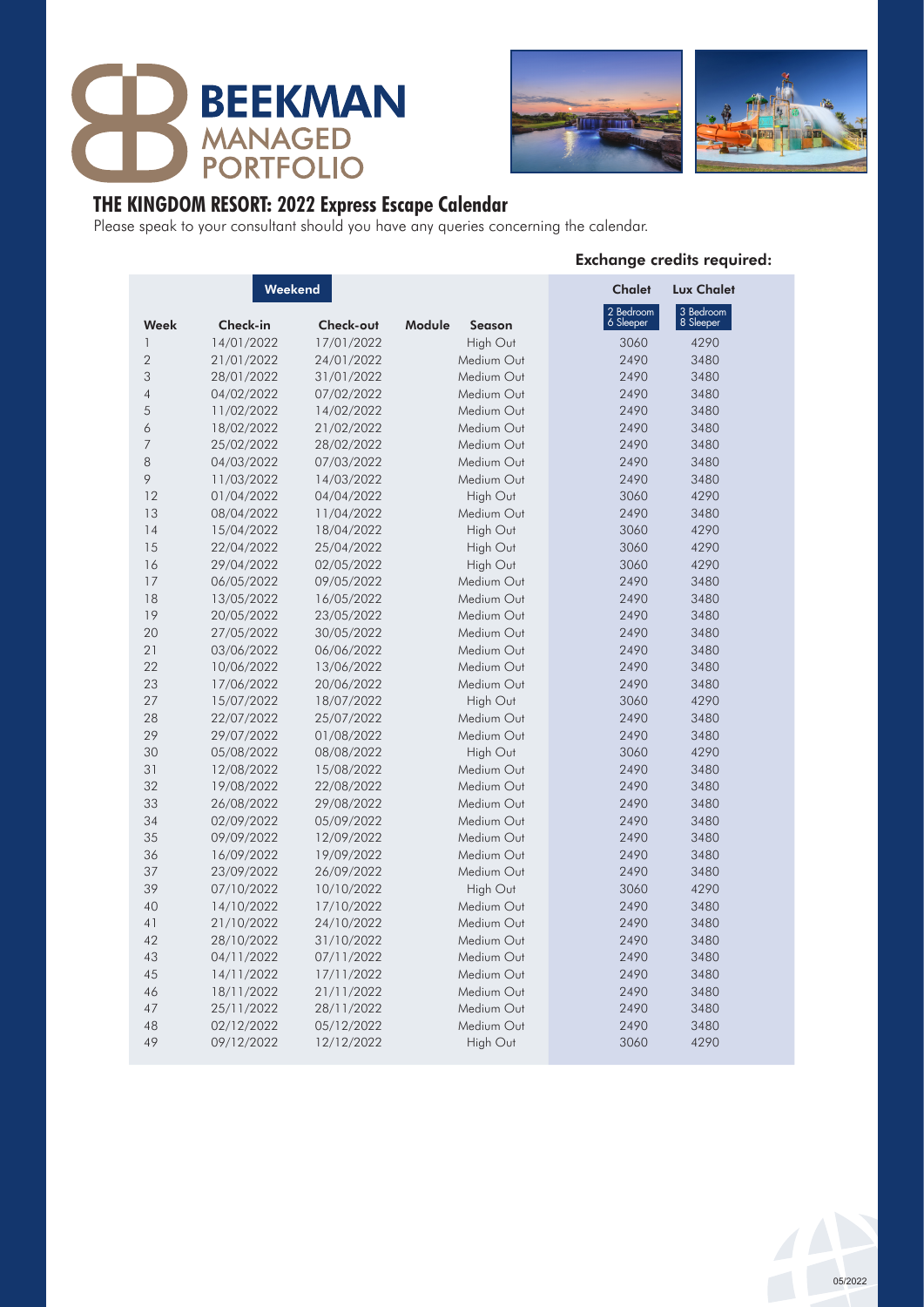



# **THE KINGDOM RESORT: 2022 Express Escape Calendar**

Please speak to your consultant should you have any queries concerning the calendar.

| <b>Midweek</b> |            |            |                         | <b>Chalet</b>          | <b>Lux Chalet</b>      |  |
|----------------|------------|------------|-------------------------|------------------------|------------------------|--|
| Week           | Check-in   | Check-out  | Module<br><b>Season</b> | 2 Bedroom<br>6 Sleeper | 3 Bedroom<br>8 Sleeper |  |
| 1              | 17/01/2022 | 21/01/2022 | High Out                | 2040                   | 2860                   |  |
| $\overline{2}$ | 24/01/2022 | 28/01/2022 | Medium Out              | 1660                   | 2320                   |  |
| 3              | 31/01/2022 | 04/02/2022 | Medium Out              | 1660                   | 2320                   |  |
| $\overline{4}$ | 07/02/2022 | 11/02/2022 | Medium Out              | 1660                   | 2320                   |  |
| 5              | 14/02/2022 | 18/02/2022 | Medium Out              | 1660                   | 2320                   |  |
| 6              | 21/02/2022 | 25/02/2022 | Medium Out              | 1660                   | 2320                   |  |
| 7              | 28/02/2022 | 04/03/2022 | Medium Out              | 1660                   | 2320                   |  |
| 8              | 07/03/2022 | 11/03/2022 | Medium Out              | 1660                   | 2320                   |  |
| 9              | 14/03/2022 | 18/03/2022 | Medium Out              | 1660                   | 2320                   |  |
| 12             | 04/04/2022 | 08/04/2022 | High Out                | 2040                   | 2860                   |  |
| 13             | 11/04/2022 | 15/04/2022 | Medium Out              | 1660                   | 2320                   |  |
| 14             | 18/04/2022 | 22/04/2022 | High Out                | 2040                   | 2860                   |  |
| 15             | 25/04/2022 | 29/04/2022 | High Out                | 2040                   | 2860                   |  |
| 16             | 02/05/2022 | 06/05/2022 | High Out                | 2040                   | 2860                   |  |
| 17             | 09/05/2022 | 13/05/2022 | Medium Out              | 1660                   | 2320                   |  |
| 18             | 16/05/2022 | 20/05/2022 | Medium Out              | 1660                   | 2320                   |  |
| 19             | 23/05/2022 | 27/05/2022 | Medium Out              | 1660                   | 2320                   |  |
| 20             | 30/05/2022 | 03/06/2022 | Medium Out              | 1660                   | 2320                   |  |
| 21             | 06/06/2022 | 10/06/2022 | Medium Out              | 1660                   | 2320                   |  |
| 22             | 13/06/2022 | 17/06/2022 | Medium Out              | 1660                   | 2320                   |  |
| 23             | 20/06/2022 | 24/06/2022 | Medium Out              | 1660                   | 2320                   |  |
| 27             | 18/07/2022 | 22/07/2022 | High Out                | 2040                   | 2860                   |  |
| 28             | 25/07/2022 | 29/07/2022 | Medium Out              | 1660                   | 2320                   |  |
| 29             | 01/08/2022 | 05/08/2022 | Medium Out              | 1660                   | 2320                   |  |
| 30             | 08/08/2022 | 12/08/2022 | High Out                | 2040                   | 2860                   |  |
| 31             | 15/08/2022 | 19/08/2022 | Medium Out              | 1660                   | 2320                   |  |
| 32             | 22/08/2022 | 26/08/2022 | Medium Out              | 1660                   | 2320                   |  |
| 33             | 29/08/2022 | 02/09/2022 | Medium Out              | 1660                   | 2320                   |  |
| 34             | 05/09/2022 | 09/09/2022 | Medium Out              | 1660                   | 2320                   |  |
| 35             | 12/09/2022 | 16/09/2022 | Medium Out              | 1660                   | 2320                   |  |
| 36             | 19/09/2022 | 23/09/2022 | Medium Out              | 1660                   | 2320                   |  |
| 37             | 26/09/2022 | 30/09/2022 | Medium Out              | 1660                   | 2320                   |  |
| 39             | 10/10/2022 | 14/10/2022 | High Out                | 2040                   | 2860                   |  |
| 40             | 17/10/2022 | 21/10/2022 | Medium Out              | 1660                   | 2320                   |  |
| 41             | 24/10/2022 | 28/10/2022 | Medium Out              | 1660                   | 2320                   |  |
| 42             | 31/10/2022 | 04/11/2022 | Medium Out              | 1660                   | 2320                   |  |
| 43             | 07/11/2022 | 11/11/2022 | Medium Out              | 1660                   | 2320                   |  |
| 45             | 17/11/2022 | 21/11/2022 | Medium Out              | 1660                   | 2320                   |  |
| 46             | 21/11/2022 | 25/11/2022 | Medium Out              | 1660                   | 2320                   |  |
| 47             | 28/11/2022 | 02/12/2022 | Medium Out              | 1660                   | 2320                   |  |
| 48             | 05/12/2022 | 09/12/2022 | Medium Out              | 1660                   | 2320                   |  |
| 49             | 12/12/2022 | 16/12/2022 | High Out                | 2040                   | 2860                   |  |

### Exchange credits required: